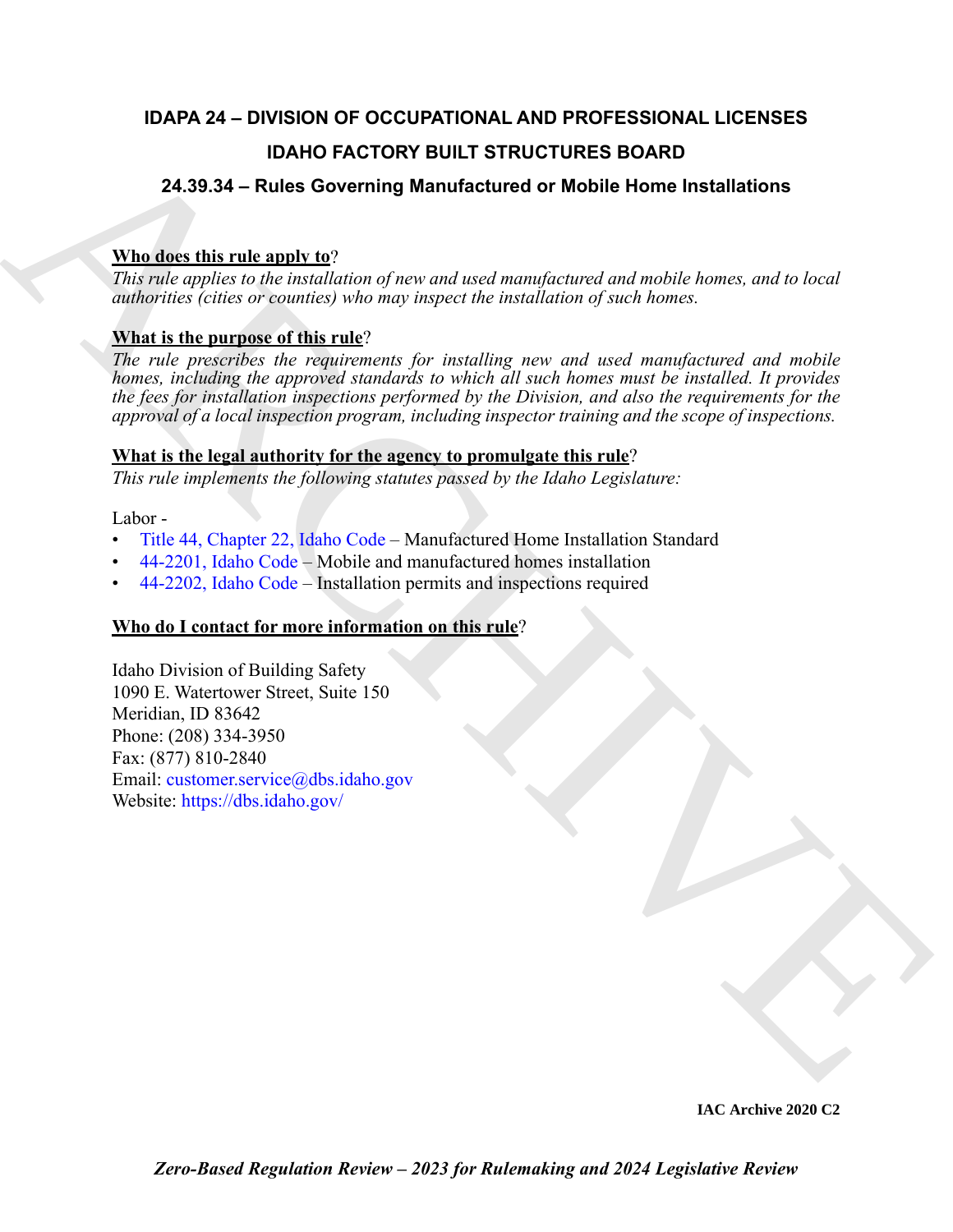# *Table of Contents*

| 24.39.34 - Rules Governing Manufactured or Mobile Home Installations          |  |
|-------------------------------------------------------------------------------|--|
|                                                                               |  |
|                                                                               |  |
|                                                                               |  |
|                                                                               |  |
|                                                                               |  |
|                                                                               |  |
|                                                                               |  |
|                                                                               |  |
|                                                                               |  |
|                                                                               |  |
| 016. Approval Of Local Manufactured Home Installation Inspection Programs.  3 |  |
|                                                                               |  |
|                                                                               |  |
|                                                                               |  |
|                                                                               |  |
|                                                                               |  |
|                                                                               |  |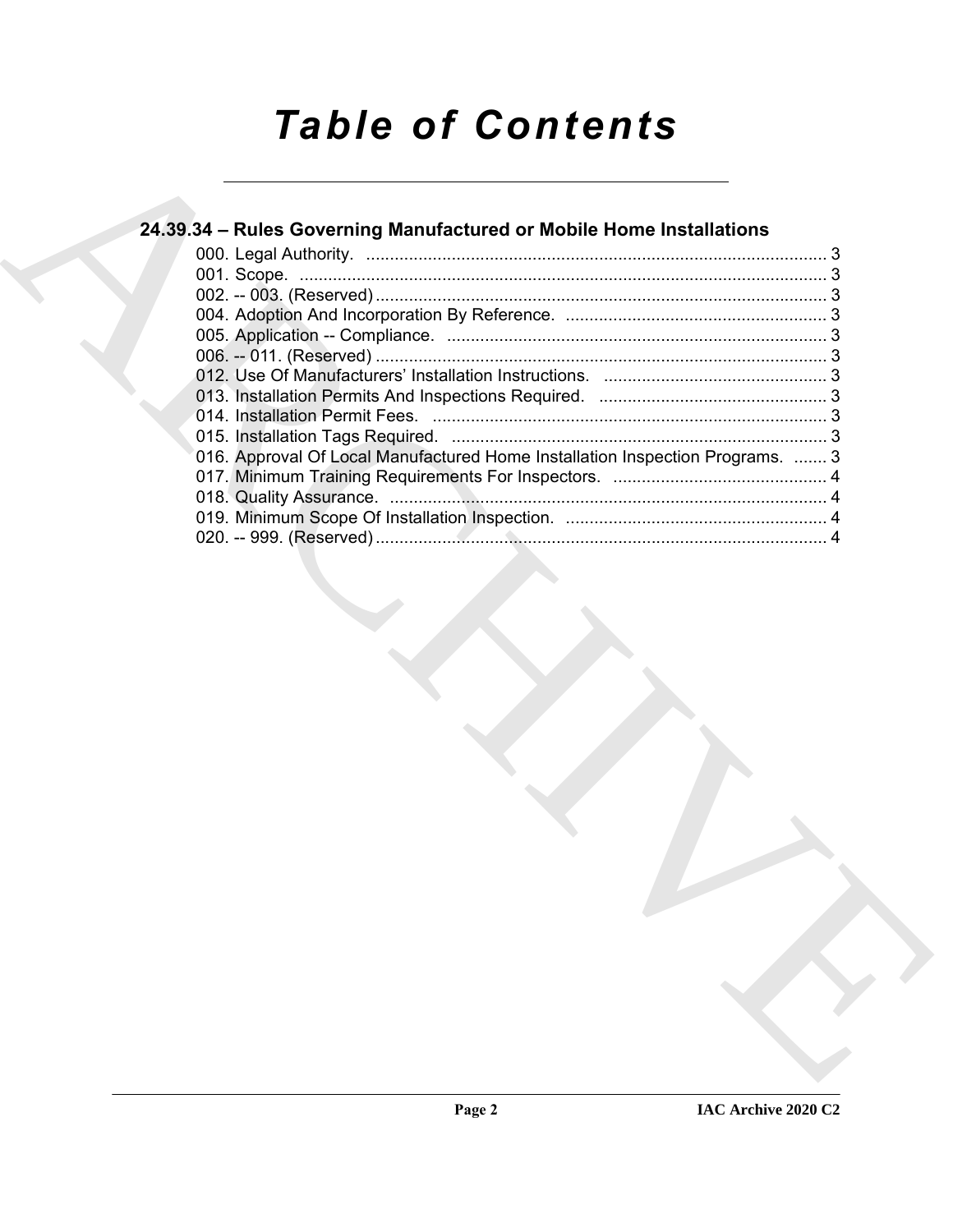#### <span id="page-2-25"></span><span id="page-2-1"></span><span id="page-2-0"></span>**24.39.34 – RULES GOVERNING MANUFACTURED OR MOBILE HOME INSTALLATIONS**

| 000.              | LEGAL AUTHORITY.<br>The rules are promulgated pursuant to Title 44, Chapter 21, Idaho Code.                                                                                                                                                                                                                                                                                                                                                                                                                     |                                                                            |                                                                                                  | $(7-1-21)T$       |  |
|-------------------|-----------------------------------------------------------------------------------------------------------------------------------------------------------------------------------------------------------------------------------------------------------------------------------------------------------------------------------------------------------------------------------------------------------------------------------------------------------------------------------------------------------------|----------------------------------------------------------------------------|--------------------------------------------------------------------------------------------------|-------------------|--|
| 001.              | <b>SCOPE.</b><br>The rules apply to the installation of manufactured or mobile homes in Idaho.                                                                                                                                                                                                                                                                                                                                                                                                                  |                                                                            |                                                                                                  | $(7-1-21)T$       |  |
| $002. - 003.$     | (RESERVED)                                                                                                                                                                                                                                                                                                                                                                                                                                                                                                      |                                                                            |                                                                                                  |                   |  |
| 004.              | ADOPTION AND INCORPORATION BY REFERENCE.<br>The Idaho Manufactured Home Installation Standard (January 1, 2018 edition), is hereby adopted and incorporated<br>by reference into these rules.                                                                                                                                                                                                                                                                                                                   |                                                                            |                                                                                                  | $(7-1-21)T$       |  |
| 005.              | <b>APPLICATION - COMPLIANCE.</b>                                                                                                                                                                                                                                                                                                                                                                                                                                                                                |                                                                            |                                                                                                  |                   |  |
| 01.               | stringent standards, except as permitted by Section 67-6509(a), Idaho Code, as it pertains to the siting of<br>manufactured homes in residential areas.                                                                                                                                                                                                                                                                                                                                                         |                                                                            | Application -- State Preemption. Cities and counties may not adopt or enforce more or less       | $(7-1-21)T$       |  |
| 02.               | constitutes grounds for discipline as provided in Title 44, Chapter 21, Idaho Code.                                                                                                                                                                                                                                                                                                                                                                                                                             |                                                                            | Compliance -- Disciplinary Action Against Licensees. Failure to comply with these standards      | $(7-1-21)T$       |  |
| $006. - 011.$     | (RESERVED)                                                                                                                                                                                                                                                                                                                                                                                                                                                                                                      |                                                                            |                                                                                                  |                   |  |
| 012.              | USE OF MANUFACTURERS' INSTALLATION INSTRUCTIONS.<br>In any instance in which there is a conflict between the DAPIA installation instructions and the Idaho Manufactured<br>Home Installation Standards, the DAPIA installation instructions supersede and serve as the controlling authority.                                                                                                                                                                                                                   |                                                                            |                                                                                                  | $(7-1-21)T$       |  |
| 013.              | <b>INSTALLATION PERMITS AND INSPECTIONS REQUIRED.</b><br>Installation permits must be obtained from the Division for installations in areas where there is no approved local<br>program, or from a city or county that has by ordinance adopted building codes pursuant to Section 39-4116, Idaho<br>Code, and whose installation program has been approved by the Division. All installations must be inspected and<br>approved by the authority having jurisdiction before the manufactured home is occupied. |                                                                            |                                                                                                  | $(7-1-21)T$       |  |
| 014.              | <b>INSTALLATION PERMIT FEES.</b><br>A city or county whose installation inspection program has been approved by the Division establishes their own fee<br>schedule for installation permits within their jurisdiction. Permits obtained from the Division are in accordance with<br>the following schedule:                                                                                                                                                                                                     |                                                                            |                                                                                                  | $(7-1-21)T$       |  |
| 01.               |                                                                                                                                                                                                                                                                                                                                                                                                                                                                                                                 | Single Section Unit. The permit fee is one hundred fifty dollars (\$150).  |                                                                                                  | $(7-1-21)T$       |  |
| 02.               |                                                                                                                                                                                                                                                                                                                                                                                                                                                                                                                 | <b>Double Section Unit.</b> The permit fee is two hundred dollars (\$200). |                                                                                                  | $(7-1-21)T$       |  |
| 03.               | two hundred fifty dollars (\$250).                                                                                                                                                                                                                                                                                                                                                                                                                                                                              |                                                                            | More Than Two Sections. The permit fee for a home consisting of more than two (2) sections is    | $(7-1-21)T$       |  |
| 04.               | such are separate from the fees identified in Section 014.                                                                                                                                                                                                                                                                                                                                                                                                                                                      |                                                                            | Trade Permits. Trade permits are administered separately from installation permits, and fees for | $(7-1-21)T$       |  |
| 015.              | <b>INSTALLATION TAGS REQUIRED.</b><br>The owner or installer of a new manufactured home must purchase an installation tag for fifty dollars (\$50) from the<br>Division prior to commencing the installation of a manufactured home in Idaho. Such tag is required regardless of<br>which jurisdiction has authority to perform the installation inspection.                                                                                                                                                    |                                                                            |                                                                                                  | $(7-1-21)T$       |  |
| 016.<br>PROGRAMS. | <b>APPROVAL</b>                                                                                                                                                                                                                                                                                                                                                                                                                                                                                                 | OF LOCAL MANUFACTURED                                                      | <b>HOME</b><br><b>INSTALLATION</b>                                                               | <b>INSPECTION</b> |  |
| 01.               | Section 39-4116, Idaho Code, is eligible to participate in the inspection of manufactured and mobile homes. Such<br>local installation inspection program must be approved by the Division to provide inspection services if the following<br>minimum criteria is met:                                                                                                                                                                                                                                          |                                                                            | Division Approval. A city or county that has by ordinance adopted a building code pursuant to    | $(7-1-21)T$       |  |

# <span id="page-2-26"></span><span id="page-2-3"></span><span id="page-2-2"></span>**002. -- 003. (RESERVED)**

### <span id="page-2-12"></span><span id="page-2-4"></span>**004. ADOPTION AND INCORPORATION BY REFERENCE.**

#### <span id="page-2-14"></span><span id="page-2-13"></span><span id="page-2-5"></span>005. **APPLICATION -- COMPLIANCE.**

#### <span id="page-2-15"></span><span id="page-2-6"></span>**006. -- 011. (RESERVED)**

#### <span id="page-2-27"></span><span id="page-2-7"></span>**012. USE OF MANUFACTURERS' INSTALLATION INSTRUCTIONS.**

#### <span id="page-2-23"></span><span id="page-2-8"></span>**013. INSTALLATION PERMITS AND INSPECTIONS REQUIRED.**

#### <span id="page-2-18"></span><span id="page-2-9"></span>**014. INSTALLATION PERMIT FEES.**

<span id="page-2-22"></span><span id="page-2-21"></span><span id="page-2-20"></span><span id="page-2-19"></span>

| 01. | <b>Single Section Unit.</b> The permit fee is one hundred fifty dollars (\$150). |  |  |  | $(7-1-21)T$ |
|-----|----------------------------------------------------------------------------------|--|--|--|-------------|
|-----|----------------------------------------------------------------------------------|--|--|--|-------------|

#### <span id="page-2-24"></span><span id="page-2-10"></span>**015. INSTALLATION TAGS REQUIRED.**

#### <span id="page-2-17"></span><span id="page-2-16"></span><span id="page-2-11"></span>**016. APPROVAL OF LOCAL MANUFACTURED HOME INSTALLATION INSPECTION PROGRAMS.**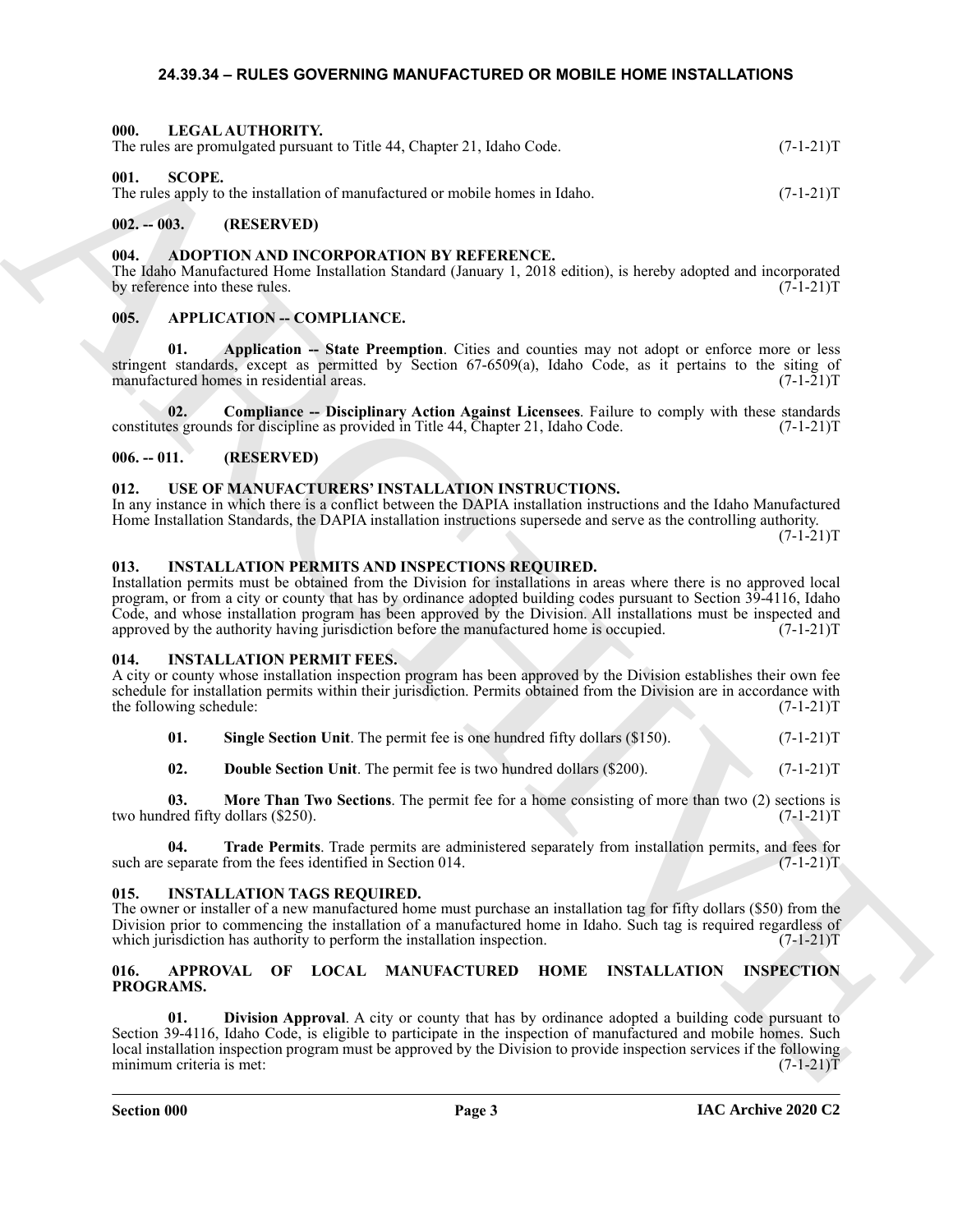#### <span id="page-3-8"></span><span id="page-3-4"></span><span id="page-3-0"></span>**017. MINIMUM TRAINING REQUIREMENTS FOR INSPECTORS.**

#### <span id="page-3-10"></span><span id="page-3-9"></span><span id="page-3-1"></span>**018. QUALITY ASSURANCE.**

#### <span id="page-3-11"></span><span id="page-3-7"></span><span id="page-3-6"></span><span id="page-3-5"></span><span id="page-3-3"></span><span id="page-3-2"></span>**019. MINIMUM SCOPE OF INSTALLATION INSPECTION.**

| Inspections are conducted by the city or county employing inspectors holding a valid certification<br>a.<br>as residential building inspector from the International Code Council;<br>Inspectors have attended annual training sessions provided or approved by the Division and<br>b.<br>received a certificate evidencing successful completion thereof.<br>02.<br>Voluntary Withdrawal. A city or county may voluntarily withdraw from participation in the<br>program to inspect manufactured homes upon providing to the Administrator of the Division thirty (30) days written<br>notice of its intention to do so.<br>MINIMUM TRAINING REQUIREMENTS FOR INSPECTORS.<br>017.<br>All installation inspectors employed by the Division or a city or county must complete eight (8) hours of training or<br>instruction approved by the Division every three (3) years dedicated to the installation and inspection of<br>manufactured and mobile homes.<br>018.<br><b>QUALITY ASSURANCE.</b><br>01.<br>Inspected Installations. Any inspected installation is subject to quality assurance reviews by<br>Division of Occupational and Professional Licenses. Findings made by the Division pursuant to such reviews will be<br>forwarded to the inspection authority having jurisdiction.<br>Inspectors and Programs. All inspectors and approved programs, including the Division, are<br>02.<br>subject to review.<br>019.<br><b>MINIMUM SCOPE OF INSTALLATION INSPECTION.</b><br>Scope. At a minimum, the inspection of the installation of a manufactured home by an installer<br>01.<br>includes the inspection record document must verify that the installer has visually inspected the installation of the<br>mobile or manufactured home.<br>Inspection Minimum Requirements. At a minimum, the inspection of the installation of a<br>02.<br>manufactured home must include the following by an inspector:<br>Verification that site location is suitable for home design and construction, and inspection of site-<br>a.<br>specific conditions, including preparation and grading for drainage;<br>b.<br>Inspection of the foundation construction;<br>Verification that installed anchorage meets minimum requirements; and<br>c. | $(7-1-21)T$<br>$(7-1-21)T$<br>$(7-1-21)T$<br>$(7-1-21)T$<br>$(7-1-21)T$<br>$(7-1-21)T$ |
|----------------------------------------------------------------------------------------------------------------------------------------------------------------------------------------------------------------------------------------------------------------------------------------------------------------------------------------------------------------------------------------------------------------------------------------------------------------------------------------------------------------------------------------------------------------------------------------------------------------------------------------------------------------------------------------------------------------------------------------------------------------------------------------------------------------------------------------------------------------------------------------------------------------------------------------------------------------------------------------------------------------------------------------------------------------------------------------------------------------------------------------------------------------------------------------------------------------------------------------------------------------------------------------------------------------------------------------------------------------------------------------------------------------------------------------------------------------------------------------------------------------------------------------------------------------------------------------------------------------------------------------------------------------------------------------------------------------------------------------------------------------------------------------------------------------------------------------------------------------------------------------------------------------------------------------------------------------------------------------------------------------------------------------------------------------------------------------------------------------------------------------------------------------------------------------------------------------------------------------------------|----------------------------------------------------------------------------------------|
|                                                                                                                                                                                                                                                                                                                                                                                                                                                                                                                                                                                                                                                                                                                                                                                                                                                                                                                                                                                                                                                                                                                                                                                                                                                                                                                                                                                                                                                                                                                                                                                                                                                                                                                                                                                                                                                                                                                                                                                                                                                                                                                                                                                                                                                    |                                                                                        |
|                                                                                                                                                                                                                                                                                                                                                                                                                                                                                                                                                                                                                                                                                                                                                                                                                                                                                                                                                                                                                                                                                                                                                                                                                                                                                                                                                                                                                                                                                                                                                                                                                                                                                                                                                                                                                                                                                                                                                                                                                                                                                                                                                                                                                                                    |                                                                                        |
|                                                                                                                                                                                                                                                                                                                                                                                                                                                                                                                                                                                                                                                                                                                                                                                                                                                                                                                                                                                                                                                                                                                                                                                                                                                                                                                                                                                                                                                                                                                                                                                                                                                                                                                                                                                                                                                                                                                                                                                                                                                                                                                                                                                                                                                    |                                                                                        |
|                                                                                                                                                                                                                                                                                                                                                                                                                                                                                                                                                                                                                                                                                                                                                                                                                                                                                                                                                                                                                                                                                                                                                                                                                                                                                                                                                                                                                                                                                                                                                                                                                                                                                                                                                                                                                                                                                                                                                                                                                                                                                                                                                                                                                                                    |                                                                                        |
|                                                                                                                                                                                                                                                                                                                                                                                                                                                                                                                                                                                                                                                                                                                                                                                                                                                                                                                                                                                                                                                                                                                                                                                                                                                                                                                                                                                                                                                                                                                                                                                                                                                                                                                                                                                                                                                                                                                                                                                                                                                                                                                                                                                                                                                    |                                                                                        |
|                                                                                                                                                                                                                                                                                                                                                                                                                                                                                                                                                                                                                                                                                                                                                                                                                                                                                                                                                                                                                                                                                                                                                                                                                                                                                                                                                                                                                                                                                                                                                                                                                                                                                                                                                                                                                                                                                                                                                                                                                                                                                                                                                                                                                                                    |                                                                                        |
|                                                                                                                                                                                                                                                                                                                                                                                                                                                                                                                                                                                                                                                                                                                                                                                                                                                                                                                                                                                                                                                                                                                                                                                                                                                                                                                                                                                                                                                                                                                                                                                                                                                                                                                                                                                                                                                                                                                                                                                                                                                                                                                                                                                                                                                    |                                                                                        |
|                                                                                                                                                                                                                                                                                                                                                                                                                                                                                                                                                                                                                                                                                                                                                                                                                                                                                                                                                                                                                                                                                                                                                                                                                                                                                                                                                                                                                                                                                                                                                                                                                                                                                                                                                                                                                                                                                                                                                                                                                                                                                                                                                                                                                                                    |                                                                                        |
|                                                                                                                                                                                                                                                                                                                                                                                                                                                                                                                                                                                                                                                                                                                                                                                                                                                                                                                                                                                                                                                                                                                                                                                                                                                                                                                                                                                                                                                                                                                                                                                                                                                                                                                                                                                                                                                                                                                                                                                                                                                                                                                                                                                                                                                    | $(7-1-21)T$                                                                            |
|                                                                                                                                                                                                                                                                                                                                                                                                                                                                                                                                                                                                                                                                                                                                                                                                                                                                                                                                                                                                                                                                                                                                                                                                                                                                                                                                                                                                                                                                                                                                                                                                                                                                                                                                                                                                                                                                                                                                                                                                                                                                                                                                                                                                                                                    | $(7-1-21)T$                                                                            |
|                                                                                                                                                                                                                                                                                                                                                                                                                                                                                                                                                                                                                                                                                                                                                                                                                                                                                                                                                                                                                                                                                                                                                                                                                                                                                                                                                                                                                                                                                                                                                                                                                                                                                                                                                                                                                                                                                                                                                                                                                                                                                                                                                                                                                                                    | $(7-1-21)T$                                                                            |
|                                                                                                                                                                                                                                                                                                                                                                                                                                                                                                                                                                                                                                                                                                                                                                                                                                                                                                                                                                                                                                                                                                                                                                                                                                                                                                                                                                                                                                                                                                                                                                                                                                                                                                                                                                                                                                                                                                                                                                                                                                                                                                                                                                                                                                                    | $(7-1-21)T$                                                                            |
|                                                                                                                                                                                                                                                                                                                                                                                                                                                                                                                                                                                                                                                                                                                                                                                                                                                                                                                                                                                                                                                                                                                                                                                                                                                                                                                                                                                                                                                                                                                                                                                                                                                                                                                                                                                                                                                                                                                                                                                                                                                                                                                                                                                                                                                    | $(7-1-21)T$                                                                            |
| Verification of completed inspection record document from the installer.<br>d.                                                                                                                                                                                                                                                                                                                                                                                                                                                                                                                                                                                                                                                                                                                                                                                                                                                                                                                                                                                                                                                                                                                                                                                                                                                                                                                                                                                                                                                                                                                                                                                                                                                                                                                                                                                                                                                                                                                                                                                                                                                                                                                                                                     | $(7-1-21)T$                                                                            |
| $020. - 999.$<br>(RESERVED)                                                                                                                                                                                                                                                                                                                                                                                                                                                                                                                                                                                                                                                                                                                                                                                                                                                                                                                                                                                                                                                                                                                                                                                                                                                                                                                                                                                                                                                                                                                                                                                                                                                                                                                                                                                                                                                                                                                                                                                                                                                                                                                                                                                                                        |                                                                                        |
|                                                                                                                                                                                                                                                                                                                                                                                                                                                                                                                                                                                                                                                                                                                                                                                                                                                                                                                                                                                                                                                                                                                                                                                                                                                                                                                                                                                                                                                                                                                                                                                                                                                                                                                                                                                                                                                                                                                                                                                                                                                                                                                                                                                                                                                    |                                                                                        |
|                                                                                                                                                                                                                                                                                                                                                                                                                                                                                                                                                                                                                                                                                                                                                                                                                                                                                                                                                                                                                                                                                                                                                                                                                                                                                                                                                                                                                                                                                                                                                                                                                                                                                                                                                                                                                                                                                                                                                                                                                                                                                                                                                                                                                                                    |                                                                                        |
|                                                                                                                                                                                                                                                                                                                                                                                                                                                                                                                                                                                                                                                                                                                                                                                                                                                                                                                                                                                                                                                                                                                                                                                                                                                                                                                                                                                                                                                                                                                                                                                                                                                                                                                                                                                                                                                                                                                                                                                                                                                                                                                                                                                                                                                    |                                                                                        |
|                                                                                                                                                                                                                                                                                                                                                                                                                                                                                                                                                                                                                                                                                                                                                                                                                                                                                                                                                                                                                                                                                                                                                                                                                                                                                                                                                                                                                                                                                                                                                                                                                                                                                                                                                                                                                                                                                                                                                                                                                                                                                                                                                                                                                                                    |                                                                                        |
|                                                                                                                                                                                                                                                                                                                                                                                                                                                                                                                                                                                                                                                                                                                                                                                                                                                                                                                                                                                                                                                                                                                                                                                                                                                                                                                                                                                                                                                                                                                                                                                                                                                                                                                                                                                                                                                                                                                                                                                                                                                                                                                                                                                                                                                    |                                                                                        |
|                                                                                                                                                                                                                                                                                                                                                                                                                                                                                                                                                                                                                                                                                                                                                                                                                                                                                                                                                                                                                                                                                                                                                                                                                                                                                                                                                                                                                                                                                                                                                                                                                                                                                                                                                                                                                                                                                                                                                                                                                                                                                                                                                                                                                                                    |                                                                                        |